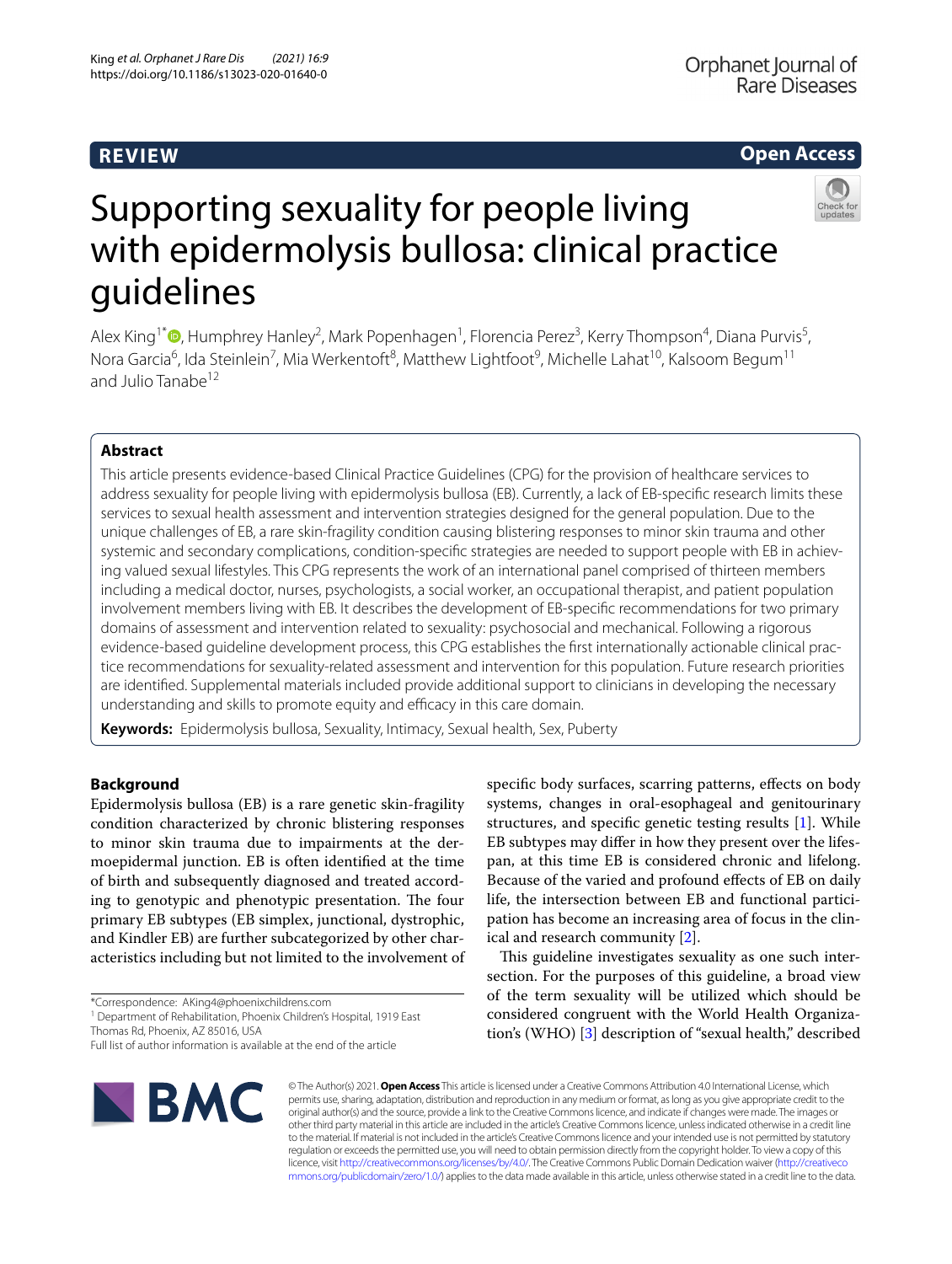as a state of "physical, emotional, mental, and social wellbeing in relation to sexuality" including "the possibility of having pleasurable and safe sexual experiences, free of coercion, discrimination, and violence".

EB-related barriers to sexuality are unique, limiting the generalizability of other sexual health guidelines to the EB population. No current guidelines or standards exist to support these needs of the EB population, leaving this group at risk for signifcant inequities in care.

## **Objective**

- To outline the current understanding of the interaction between EB and sexuality.
- To provide preliminary recommendations for assessment and intervention strategies to support valued sexual participation for individuals living with EB.
- To establish future research priorities within this domain.
- To highlight currently available resources to support clinicians in meeting the expectations of these guidelines (see Additional fle [1\)](#page-7-3).

## **Guideline users and target group**

This guideline is intended for use by all members of a multidisciplinary EB team. The guidelines may also be useful for individuals living with EB and their families, carers, partners, and communities. These guidelines can be applied to support services for all persons of all ages diagnosed with any Epidermolysis Bullosa subtype.

## **CPG development**

#### *Stakeholder involvement and peer review*

In 2017, DEBRA International consulted with the international EB community and identifed the topic of sexuality as a priority area for population-specifc Clinical Practice Guidelines (CPGs). This guideline was developed in accordance with the DEBRA Guideline Development Standard (see Additional file [2\)](#page-7-4). The CPG development group consisted of thirteen international members rep-resenting eight countries (see Additional file [3](#page-7-5)). The draft document was circulated to thirteen international reviewers who are experts and/or healthcare professionals in the feld, as well as people living with EB (see Additional file [3](#page-7-5)). Throughout the CPG development process, panel leads liaised with Kattya Mayre-Chilton at Debra International (DI) for methodological support and guidance.

## *PICO generation and literature search*

From project initiation, the panel consistently emphasized inclusivity of the right to "sexual citizenship" as described by Linton et al.  $[4]$  with constant effort to avoid discrimination on the basis of any sexual or personal orientation, preference, age, identity or other demographic. In 2018, the CPG panel confrmed the clinical question: "What sexual health assessment and intervention strategies efectively promote the accessibility of valued sexual participation for people living with EB?" DI and EB-CLI-NET distributed online scoping surveys developed by the CPG panel. Responses from 63 clinicians and 113 people living with EB (and their families/carers) guided the CPG panel's focus on two assessment and intervention domains impacting outcomes in sexual health and participation: psychosocial and mechanical (see Additional fle [4\)](#page-7-7). Resulting literature search terms and parameters are outlined in Table [1](#page-1-0) and Fig. [1.](#page-2-0)

## *Evidence appraisal for recommendation process*

All 24 articles were subject to randomly-assigned systematic quality appraisal by at least two independent panel members to reduce bias. The occupational therapy for EB: CPG [\[2](#page-7-1)] modifed appraisal tool was utilized. In 2019, the panel produced recommendations using the Grading

| Databases/engines                                                                                                                                                                                                                                          | Key terms and search                                                                                                                                                                                                                                                                                                           |
|------------------------------------------------------------------------------------------------------------------------------------------------------------------------------------------------------------------------------------------------------------|--------------------------------------------------------------------------------------------------------------------------------------------------------------------------------------------------------------------------------------------------------------------------------------------------------------------------------|
| 1. EbscoHost<br>2. PubMed/medline<br>3. Google scholar<br>Inclusive searches completed from October 2018 to June 2020<br>No restrictions for:<br>Study type<br>Language                                                                                    | Psychosocial domain<br>Population: Epidermolysis bullosa<br><b>AND</b><br>"Sex" OR "Sexuality" OR "Intimacy" OR "Intercourse" OR "Puberty" OR "Sex<br>Education" OR "Body Image" OR "Confidence" OR "Interpersonal Rela-<br>tions" OR "Sexual Behaviour" OR "Health Knowledge Attitudes Practice"<br>OR "Adolescent Behaviour" |
| Interventions<br>Inclusion Criteria<br>Human studies only, Relevant to sexual or reproductive health<br><b>Exclusion Criteria</b><br>If "sex" referred to physiological/biologically male/female participants/gender<br>rather than sexual health/activity | Mechanical domain<br>Population: Epidermolysis bullosa<br>AND.<br>"Sex" OR "Sexuality" OR "Intimacy" OR "Intercourse" OR "Masturbation" OR<br>"Puberty" OR "Safe Sex" OR "Sex Education"                                                                                                                                       |

#### <span id="page-1-0"></span>**Table 1 Literature search parameters**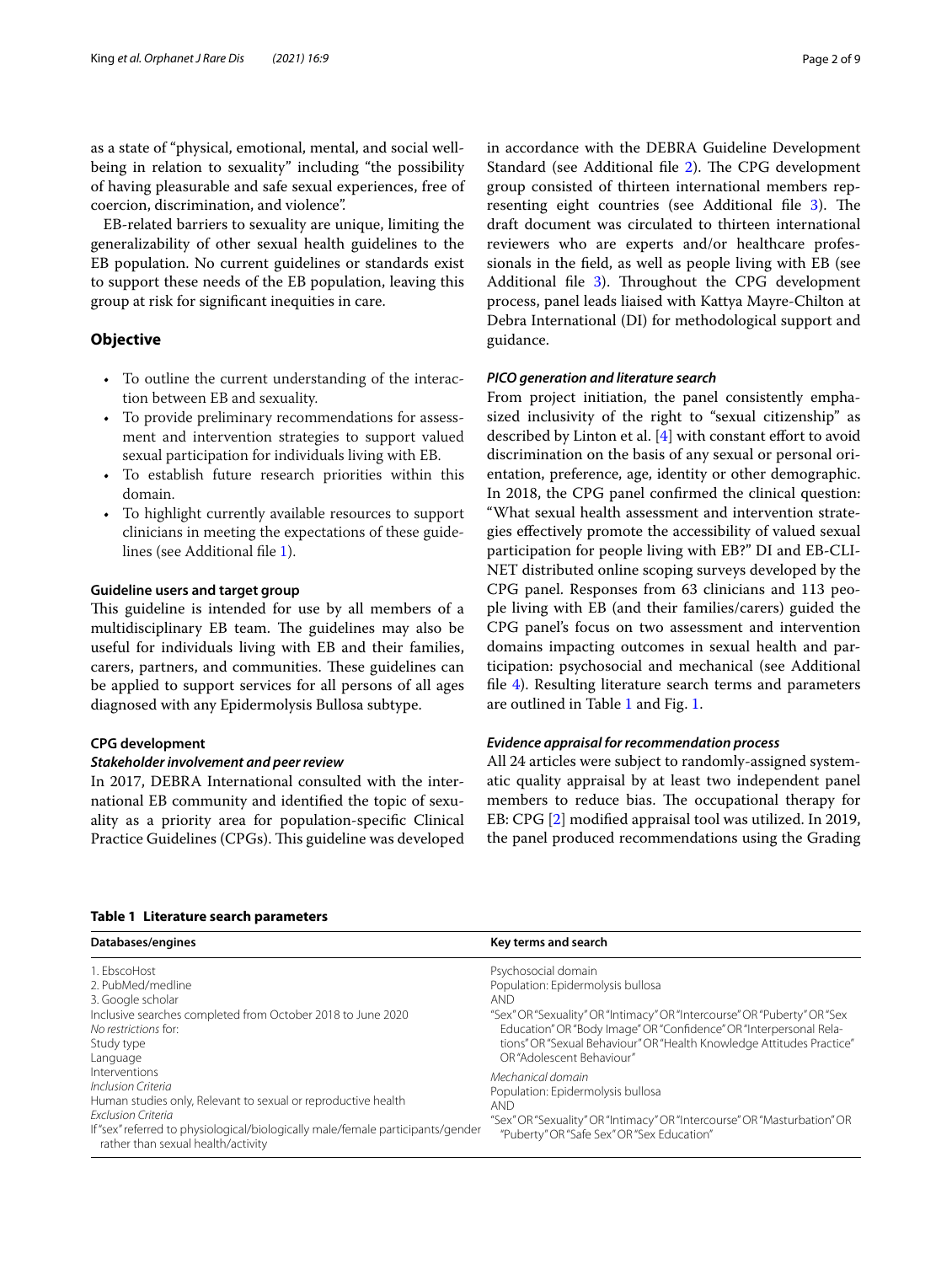

<span id="page-2-0"></span>of Recommendations, Assessment, Development, and Evaluation (GRADE) framework [[5\]](#page-7-8) based on the fndings of the appraised evidence, expert opinion, and, where indicated, through panel consensus (Table [2\)](#page-3-0). To increase overall strength, a representative cross-section of EB multidisciplinary team specialists (8) and people living with EB (4) peer-reviewed the draft (see Additional fle [3\)](#page-7-5), and the Appraisal of Guidelines for Research & Evaluation (AGREE II) tool was conducted by the DI coordinator  $[6]$  $[6]$ . The panel addressed all resulting feedback in the fnal editing stage.

#### **Results**

Responses to scoping surveys directed guideline priorities (see Additional file  $4$ ). The recommendation summary has been grouped by outcome domain (psychological and mechanical) with the majority of the articles graded level 3, for small-scale case studies, or level 4, for expert opinion (Table [2\)](#page-3-0). Tables [3](#page-6-0) and [4](#page-6-1) present a summary of appraised articles and their qualities.

## **Conclusions**

While research data on the topic of sexuality and EB is limited, there is enough data for this panel to state the following: A diagnosis of EB does not inherently negate or inhibit an individual's desire or ability to participate in sexual activities, nor does it negate the human right to expression of an individual's sexuality. As such individuals living with EB require of the health care team an approach to sexual health which addresses all of the factors relevant to the general population, as well as EBspecifc assessment and intervention to promote sexual health.

The CPG recommendations herein largely promote the following general best practices:

- Clinician self-evaluation and professional development to ensure competence in addressing sexuality throughout the lifespan without bias, judgement, or discrimination,
- A lifespan approach to sexuality promoting early developmental skills for independence and health management followed by ongoing formative evaluation and open communication during transition to and throughout adulthood to ensure early detection and intervention for at-risk, developing, or present impairments that may afect sexual health/participation,
- An education-based intervention model to promote self-awareness, health literacy, and informed personal decision making regarding medical and lifestyle-related sexual health choices.

At this time, there is not sufficient data to identify the efficacy and safety of most approaches to sexual health when applied to the EB population. Due to EB's potential involvement of cutaneous and mucosal structures, genitourinary structures, and overall physical functioning, the efficacy and safety of typical mechanical methods of sexual health intervention, such as condoms and other physical barriers to prevent sexually transmitted diseases/infections, cannot be assumed generalizable to the EB population. The lack of EB-specific data on this and other lifesaving and health-preserving interventions related to sexuality presents a clear inequity in need of correction.

These guidelines provide an initial framework for supporting sexual health for people living with EB and seek to establish an open dialogue between the health care provider and the individual living with EB, as well as a larger dialogue within the EB community. To serve the community of people living with EB with equity, efficacy, and safety, further research is required.

## **Further research**

The authors of these guidelines acknowledge a lack of evidence in the literature to support strong recommendations. This panel has identified the following future research priorities based on the needs identifed by this review and the EB community in initial survey responses: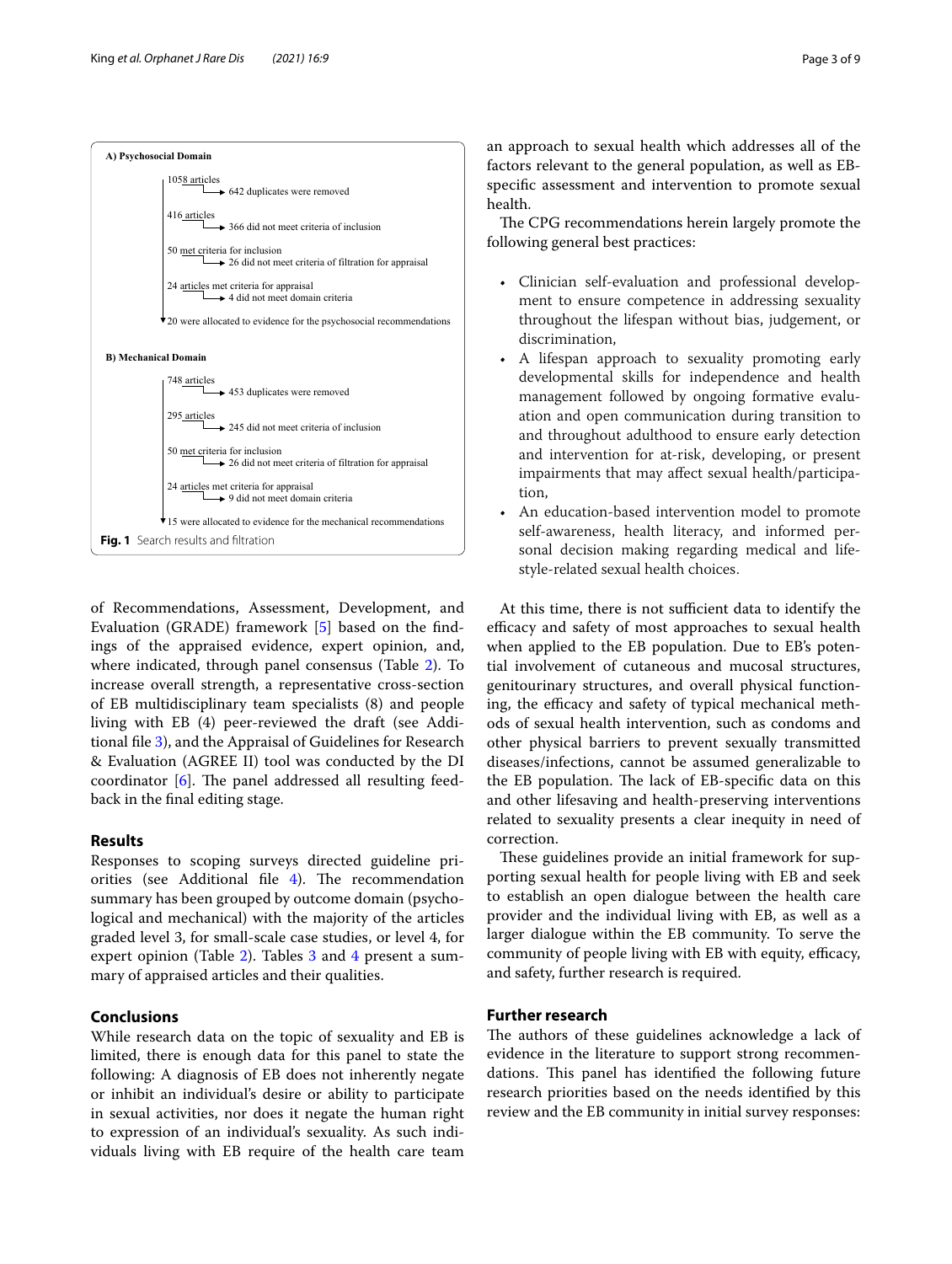## <span id="page-3-0"></span>**Table 2 Recommendations table**

| Outcome/Recommendation<br>Refer to legend below for clarification of strength and basis of each<br>recommendation                                                                                                                                                                                                                                                                                                                                                                                                                                                                                                                                                                                                                                                                                             | Strength<br>of recommendation of evidence | Level<br>(Range) | Key references              |  |
|---------------------------------------------------------------------------------------------------------------------------------------------------------------------------------------------------------------------------------------------------------------------------------------------------------------------------------------------------------------------------------------------------------------------------------------------------------------------------------------------------------------------------------------------------------------------------------------------------------------------------------------------------------------------------------------------------------------------------------------------------------------------------------------------------------------|-------------------------------------------|------------------|-----------------------------|--|
| General panel consensus recommendations                                                                                                                                                                                                                                                                                                                                                                                                                                                                                                                                                                                                                                                                                                                                                                       |                                           |                  |                             |  |
| (A) Clinicians should evaluate the appropriateness of their role, their clinical skill<br>level, and their personal biases/perceptions related to providing evaluations and<br>interventions recommended in these guidelines and refer for additional support-<br>ive services/professionals when needed                                                                                                                                                                                                                                                                                                                                                                                                                                                                                                      | D                                         | $\overline{4}$   | Panel consensus             |  |
| (B) Clinicians should seek education/training in specific approaches to education<br>and support for sexuality and sexual health                                                                                                                                                                                                                                                                                                                                                                                                                                                                                                                                                                                                                                                                              | D                                         | 4                | Panel consensus             |  |
| (C) Clinicians should utilize established frameworks for introducing and addressing<br>sexuality and pubertal/sexual development when possible                                                                                                                                                                                                                                                                                                                                                                                                                                                                                                                                                                                                                                                                | D                                         | $\overline{4}$   | Panel consensus             |  |
| (D) Clinicians should ensure knowledge of and adherence to locally relevant profes-<br>sional or governmental restrictions, laws, and requirements regarding the provi-<br>sion of care related to sexuality, including confidentiality rights                                                                                                                                                                                                                                                                                                                                                                                                                                                                                                                                                                | D                                         | $\overline{4}$   | Panel consensus             |  |
| OUTCOME: Psychosocial factors impacting sexuality                                                                                                                                                                                                                                                                                                                                                                                                                                                                                                                                                                                                                                                                                                                                                             |                                           |                  |                             |  |
| (A) Evaluation of psychosocial factors affecting sexuality                                                                                                                                                                                                                                                                                                                                                                                                                                                                                                                                                                                                                                                                                                                                                    |                                           |                  |                             |  |
| a. Evaluation should include holistic interview free of influence from clinician val-<br>ues, stigma, or assumptions. Education on clinician role, limits of confidentiality,<br>and patient rights should precede evaluation                                                                                                                                                                                                                                                                                                                                                                                                                                                                                                                                                                                 | $\mathsf{C}\mathsf{V}$                    | $4$ to $2++$     | $[7-13]$                    |  |
| b. Evaluation should be formative in nature, occurring throughout the lifespan<br>**Families of infants diagnosed with EB should be provided the opportunity<br>for discussion of future sexual participation to minimize assumptions about<br>sexuality-related limitations<br>** Family and child/adolescent readiness for pubertal transition should be<br>assessed in early development<br>** Pubertal stages, timing, and progression should be monitored closely due to<br>risk of pubertal delay in some EB presentations                                                                                                                                                                                                                                                                              | $\mathsf{C}\mathsf{V}$                    | $4$ to $2++$     | $[7-11, 13]$                |  |
| c. Specific and general quality of life measures should be utilized to screen for<br>potential limitations in access to sexual participation<br>**Measures of psychosocial functioning and self-care independence/participation<br>may reveal current or future barriers to sexual participation requiring treatment/<br>referral                                                                                                                                                                                                                                                                                                                                                                                                                                                                             | $\mathcal{C}$                             | $3$ to $1+$      | $[12, 14 - 20]$             |  |
| d. Evaluation should include consideration and/or measurement of vulnerabilities<br>resulting from medical conditions, functional skills, and support needs<br>** Sleep dysfunction, pain, pruritis, energy/strength deficits, and other secondary<br>symptoms/characteristics of EB may significantly impact sexual participation<br>**Functional independence levels in self-care and daily activities may limit access<br>to sexuality-related needs (privacy, hygiene, etc.)                                                                                                                                                                                                                                                                                                                              | $\mathcal{C}$                             | $4$ to $1+$      | [7, 10, 11, 17, 21]         |  |
| e. General social participation skills and activity levels should be evaluated as a<br>primary component in access to sexual participation                                                                                                                                                                                                                                                                                                                                                                                                                                                                                                                                                                                                                                                                    | D                                         | $4$ to $2+$      | $[7-10, 12-15, 19, 21, 22]$ |  |
| (B) Intervention for psychosocial factors affecting sexuality                                                                                                                                                                                                                                                                                                                                                                                                                                                                                                                                                                                                                                                                                                                                                 |                                           |                  |                             |  |
| a. Clinicians should provide age-appropriate education directly to the individual<br>living with EB throughout the lifespan                                                                                                                                                                                                                                                                                                                                                                                                                                                                                                                                                                                                                                                                                   | D                                         | $4$ to $2++$     | $[8 - 11]$                  |  |
| b. Clinicians should provide family/carer education during childhood and early<br>adolescence to promote development of autonomy, self-determination, and<br>self-advocacy                                                                                                                                                                                                                                                                                                                                                                                                                                                                                                                                                                                                                                    | $\mathsf{C}\mathsf{V}$                    | $4$ to $2++$     | $[7-11, 13, 14, 19]$        |  |
| c. Development of personal identity should be promoted as a primary factor in<br>successful sexual participation. This should include, but not be limited to inter-<br>vention to improve self-esteem, self-image/body image, sense of belonging,<br>self-confidence, and communication skills for self-advocacy and education of<br>partners/peers<br>** Appearance-related factors in EB can emerge from a broad array of symptoms/<br>factors (bullous formation, scaring, nail changes, keratosis, hair loss, bandaging<br>needs, body weight, etc.). Providing choices in care of these factors may increase<br>treatment relevance to sexual participation and improve perceived control over<br>symptoms/appearance<br>**EB can affect clothing and grooming options significantly. Clothing modifica- | $\mathcal{C}$                             | $4$ to $1+$      | $[7-17, 19, 21-26]$         |  |
| tion and access to resources to establish a personal "style" or appearance may<br>positively serve psychosocial functioning and mitigate the effect of social stigma<br>for people living with EB                                                                                                                                                                                                                                                                                                                                                                                                                                                                                                                                                                                                             |                                           |                  |                             |  |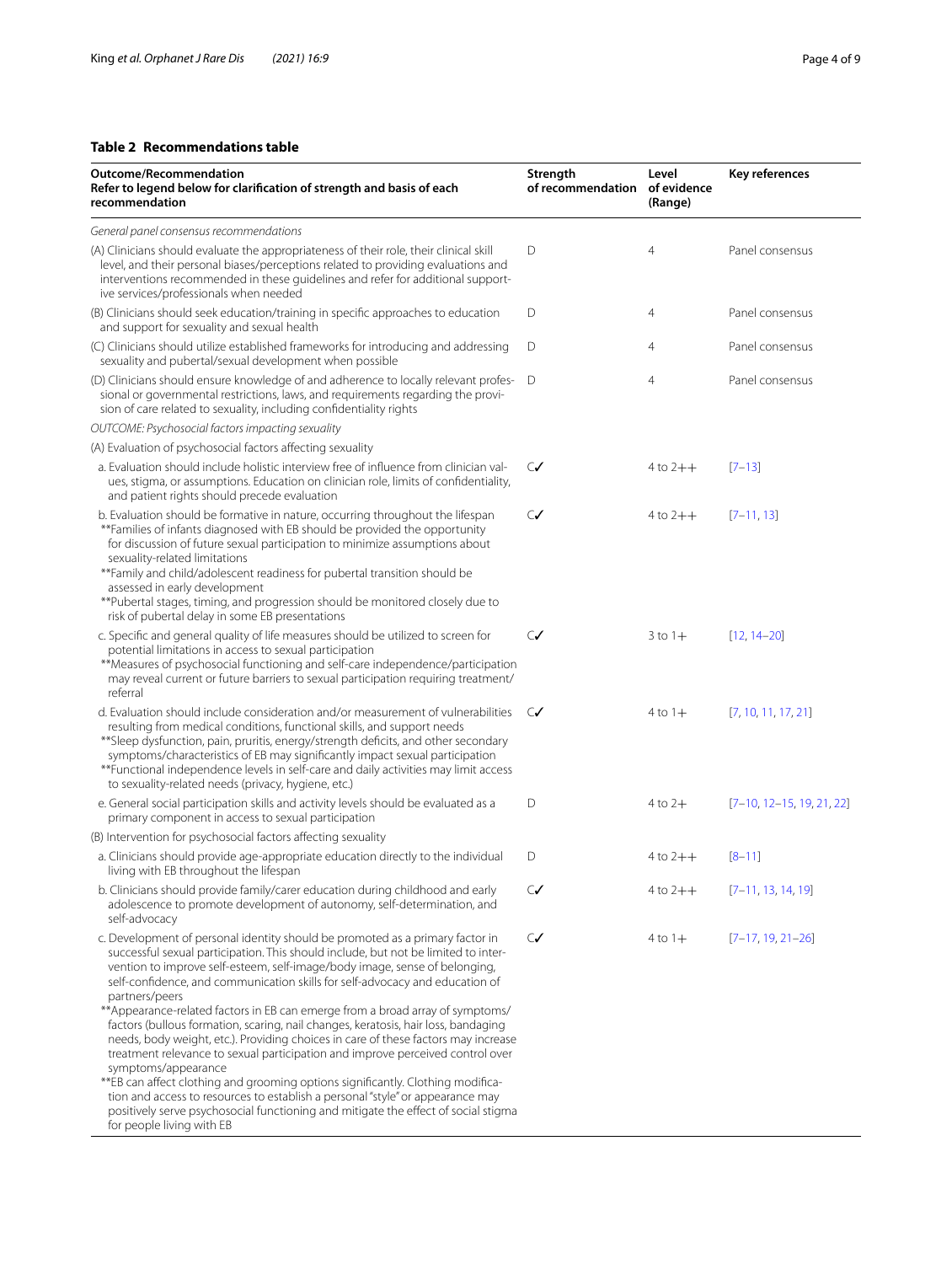## **Table 2 (continued)**

| <b>Outcome/Recommendation</b><br>Refer to legend below for clarification of strength and basis of each<br>recommendation                                                                                                                                                                                                                                                                                                                                                                              | Strength<br>of recommendation of evidence | Level<br>(Range) | Key references                    |  |
|-------------------------------------------------------------------------------------------------------------------------------------------------------------------------------------------------------------------------------------------------------------------------------------------------------------------------------------------------------------------------------------------------------------------------------------------------------------------------------------------------------|-------------------------------------------|------------------|-----------------------------------|--|
| d. The transition to adolescence should be accompanied by increased privacy,<br>self-determination, and self-care skill development training in the healthcare<br>and health management context                                                                                                                                                                                                                                                                                                       | $\mathsf{C}$                              | $4$ to $2++$     | $[7-9, 11, 14, 23]$               |  |
| OUTCOME: mechanical factors impacting sexuality                                                                                                                                                                                                                                                                                                                                                                                                                                                       |                                           |                  |                                   |  |
| (A) Evaluation of mechanical factors                                                                                                                                                                                                                                                                                                                                                                                                                                                                  |                                           |                  |                                   |  |
| a. A lifespan approach should be utilized when addressing mechanical factors with $C\checkmark$<br>evaluation of past, present, and future (desired/anticipated) sexual participation<br>being a standard of care                                                                                                                                                                                                                                                                                     |                                           | $4$ to $1+$      | $[8, 9, 11, 17, 23, 24, 26-28]$   |  |
| b. Multidisciplinary/Interdisciplinary team is recommended to ensure thorough<br>evaluation of systemic and physical bodily functions that may affect sexual<br>participation                                                                                                                                                                                                                                                                                                                         | $\mathsf{C}\mathsf{V}$                    | $4$ to $1+$      | $[8, 9, 17, 23 - 28]$             |  |
| c. Early detection and ongoing management of any genitourinary, anal, or oral<br>involvement should be considered a standard of care to promote sexuality<br>** Specific monitoring is recommended for meatal stenosis, genital blistering and/<br>or scarring patterns, microstomia, and dental/oral involvement                                                                                                                                                                                     | D                                         | $4$ to $1+$      | $[8, 9, 17, 22, 25, 27-29]$       |  |
| d. Formative evaluation of anatomical knowledge, understanding, and self-man-<br>agement skills should be completed throughout the lifespan to promote safe<br>self-exploration and to assess needs for adaptation, training, or further education<br>** Self-exploration may inform personal sexual preferences, physical needs/<br>limitations, and opportunities for pleasure serving as a primary form of sexual<br>participation, as well as preparation for sexual participation with a partner | D                                         | $4$ to $2++$     | [8, 9, 11, 23]                    |  |
| e. Both solitary and interpersonal sexual participation should be considered<br>throughout the lifespan                                                                                                                                                                                                                                                                                                                                                                                               | D                                         | 4 to 3           | [8, 9, 29, 30]                    |  |
| f. Individualized evaluation/interview regarding valued sexual preferences, activi-<br>ties, and lifestyles should be conducted to ensure education/intervention is<br>applicable and effective for the individual                                                                                                                                                                                                                                                                                    | D                                         | 4                | [8, 9]<br>Panel consensus         |  |
| g. Previous and current sexual experiences should be reviewed, including success-<br>ful and unsuccessful means of physical adaptation                                                                                                                                                                                                                                                                                                                                                                | D                                         | 4                | [8, 9]<br>Panel consensus         |  |
| h. Assessment of knowledge, understanding, use, and access to sexually transmit-<br>ted disease prevention and family planning options should be completed prior<br>to intervention                                                                                                                                                                                                                                                                                                                   | D                                         | $4$ to $3$       | $[29]$<br>panel consensus         |  |
| (B) Intervention for mechanical factors affecting sexuality                                                                                                                                                                                                                                                                                                                                                                                                                                           |                                           |                  |                                   |  |
| a. Anatomical, condition-specific, and sexual/pubertal development education to<br>promote safe self-exploration and awareness should be provided at age appro-<br>priate levels throughout the lifespan                                                                                                                                                                                                                                                                                              | D                                         | $4$ to $1+$      | $[8, 9, 11, 17, 23, 26-28]$       |  |
| b. If desired by the individual, masturbation should be addressed as a normal<br>means of self-exploration and sexual participation<br>** Specific consideration of skin or genitourinary changes, pain, pruritis, or other<br>symptoms resulting from masturbation may indicate need for modification of<br>physical tasks with friction reducing lubrication and/or devices to protect both<br>genitourinary structures and hand structures. Frequency modification may also<br>be indicated        | D                                         | 4                | Panel consensus                   |  |
| c. Interpersonal sexual participation should be considered both possible and<br>natural for people living with EB                                                                                                                                                                                                                                                                                                                                                                                     | D                                         | 4 to 3           | [8, 9, 29, 30]                    |  |
| d. Mechanical benefits and/or consequences of medical intervention should be<br>considered in the context of sexuality<br>** Gastrostomy tubes, dressings/bandages, and other medical equipment/inter-<br>ventions may have both facilitatory and inhibitory impacts on sexual participa-<br>tion<br>** Activity-specific strategies for protective dressings/bandages, bowel and<br>bladder management, and timing of medications/interventions may improve<br>accessibility of sexual participation | $\mathcal{C}$                             | $4$ to $1+$      | $[8, 9, 11, 17, 23, 24, 26 - 28]$ |  |
| e. Anatomical structures valued by the individual for sexual participation should<br>be preserved and/or restored when possible<br>**Surgical and non-surgical treatment of genitourinary, as well as manual, oral,<br>and other physical skills/structures, may increase achievability of valued sexual<br>participation and intimacy                                                                                                                                                                | D                                         | $4$ to $1+$      | $[8, 9, 11, 17, 22, 25, 27-29]$   |  |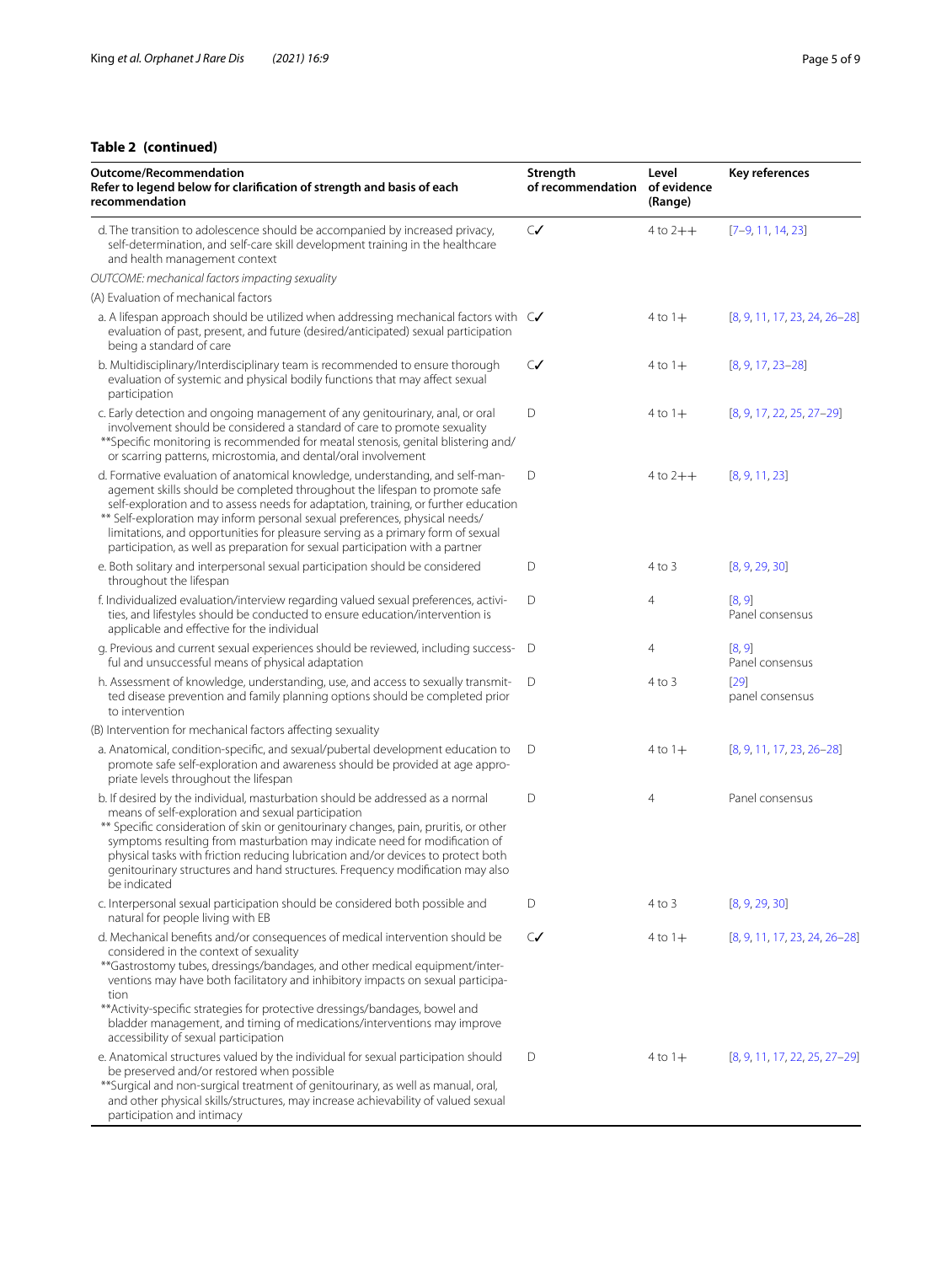## **Table 2 (continued)**

| Outcome/Recommendation<br>Refer to legend below for clarification of strength and basis of each<br>recommendation                                                                                                                                                                                                                                                                                                                                                                                                                                                                                                                                                                                          | Strength<br>of recommendation | Level<br>of evidence<br>(Range) | Key references             |
|------------------------------------------------------------------------------------------------------------------------------------------------------------------------------------------------------------------------------------------------------------------------------------------------------------------------------------------------------------------------------------------------------------------------------------------------------------------------------------------------------------------------------------------------------------------------------------------------------------------------------------------------------------------------------------------------------------|-------------------------------|---------------------------------|----------------------------|
| f. Clinicians should provide education and recommendations for means of acquisi- D<br>tion of adaptations, modifications, and equipment to reduce friction, improve<br>positioning, and increase comfort and safety in sexual participation<br>**Referral to relevant specialists (occupational therapists, sex therapists, etc.)<br>may be indicated if a person with EB experiences persistent and/or complex<br>mechanical barriers to sexual participation demanding task-specific or contex-<br>tual adaptation/modification<br>** If possible, identification of "EB-Friendly" genital lubrication options should be<br>provided to minimize skin trauma and shear/friction during sexual activities |                               | $4$ to $1+$                     | [8, 9, 12, 17, 21, 27, 28] |
| g. Education for sexually transmitted disease prevention should be provided to<br>all individuals with multidisciplinary team collaboration to optimize options for<br>safety and function                                                                                                                                                                                                                                                                                                                                                                                                                                                                                                                 | D                             | 4                               | Panel consensus            |
| h. Education for family planning options should be provided when desired,<br>requested, or required with multidisciplinary team collaboration to optimize<br>options for safety and function                                                                                                                                                                                                                                                                                                                                                                                                                                                                                                               | D                             | 4                               | [29]<br>Panel consensus    |

Consistent with the occupational therapy for EB: CPG [[1](#page-7-0)], levels of evidence and strength of recommendation grades based on SIGN procedures as delineated in the SIGN50 manual

Levels of Evidence: 4—expert opinion; 3—Non-analytic studies, e.g. case reports, case series; 2−—Case control or cohort studies with a high risk of confounding, bias, or chance and a significant risk that the relationship is not causal; 2+—Well conducted case control or cohort studies with a low risk of confounding, bias, or chance and a moderate probability that the relationship is causal;  $2++$ —High quality systematic reviews of case–control or cohort or studies OR High quality case–control or cohort studies with a very low risk of confounding, bias, or chance and a high probability that the relationship is causal; 1−—Meta analyses, systematic reviews of RCTs, or RCTs with a high risk of bias; 1+—Well conducted meta analyses, systematic reviews of RCTs, or RCTs with a low risk of bias; 1++—High quality meta analyses, systematic reviews of RCTs, or RCTs with a very low risk of bias [[31](#page-8-13)]

Grades for Strength of Recommendations: No A or B present in table; C—A body of evidence including studies rated as 2+, directly applicable to the target population and demonstrating overall consistency of results*;* or Extrapolated evidence from studies rated as 2++; D—Evidence level 3 or 4; or Extrapolated evidence from studies rated as 2+

Indicates that a recommendation achieved panel consensus as a best practice

\*\*Highlights specifc considerations based on known natural history of EB supported by evidence and/or panel consensus. This does not represent an exhaustive or universal list of considerations, and individual evaluation remains vital to efficacy of evaluation and care planning

- Data collection to improve understanding of frequency and nature of subtype-specifc EB experiences of psychosocial and mechanical factors afecting sexuality and pubertal development,
- Standardization of methods and measures for assessing sexuality-related quality of life and needs among the EB population,
- Cultural perspectives/factors afecting experiences of sexuality within the EB population,
- Best practices for genetic counselling and education (timing, methodology, decision making),
- Specifc assessment and intervention strategies for psychosocial factors afecting sexuality (self-image, body-image, confdence, etc.),
- Data informing the safety and efficacy of sexually transmitted disease/infection and contraceptive intervention strategies in the EB population,
- Assessment and intervention strategies relevant to EB child and adolescent psychosocial development, including data collection and education specifcally related to pubertal maturation,
- Specific adaptations and modifications to address mechanical barriers to participation including but not limited to commercial and medical products/

resources for positioning, lubrication/frictionreduction, maintenance of genitourinary structures, fatigue/pain reduction, and human and mechanical stimulation.

## **Updating procedure and dissemination**

The guidelines will be updated every  $3-5$  years or earlier if there is a signifcant breakthrough in EB sexuality health care treatment from the publication date. We recommend a literature search to see whether a full review is warranted at any stage.

DI aims to ensure that the EB CPG address the needs of patients internationally. The guidelines will be presented at the international DEBRA Congresses. This guideline has supplementary material which can be used as tools anywhere in the world. DI recommends that implementation of these recommendations should be monitored and evaluated through audits. The completion of a current practice audit, followed by the CPG pre-implementation survey [\(https://surveyhero.com/c/aabc0100](https://surveyhero.com/c/aabc0100)) and post-implementation survey are highly recommended for best practice.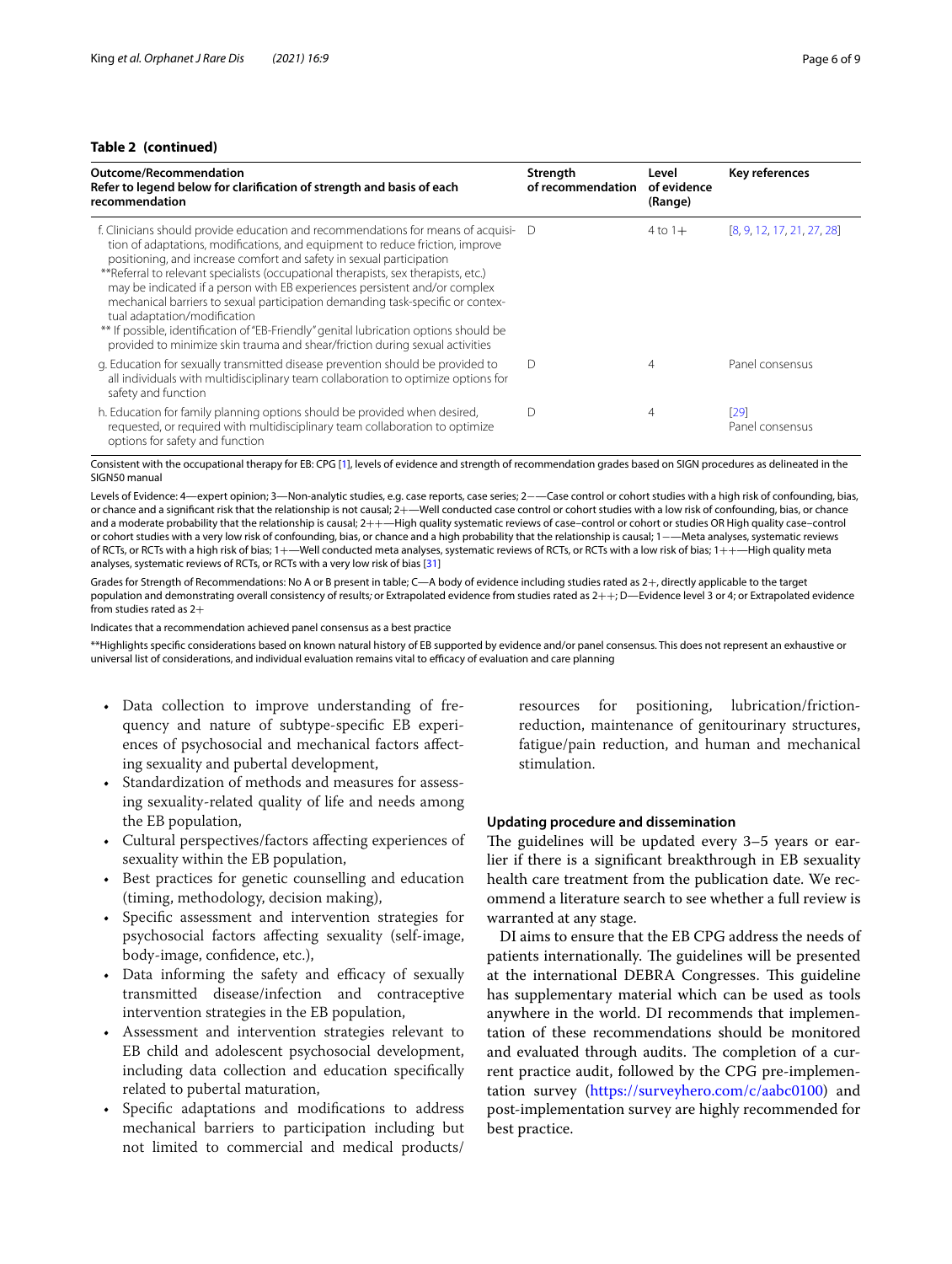## <span id="page-6-0"></span>**Table 3 Overview of evidence for the psychosocial factors impacting sexuality domain**

| <b>Domains and outcomes</b>                                                                                                                     | <b>Number</b><br>of articles<br>allocated | <b>Total</b><br>participants<br>with EB                                                                   | Gender<br>Numbers <sup>1</sup> | Age in years<br>Range | Study type                                                                                                                                                                                  | <b>References</b>                                             |
|-------------------------------------------------------------------------------------------------------------------------------------------------|-------------------------------------------|-----------------------------------------------------------------------------------------------------------|--------------------------------|-----------------------|---------------------------------------------------------------------------------------------------------------------------------------------------------------------------------------------|---------------------------------------------------------------|
| Domain addressing<br>Psychosocial factors impacting sexuality                                                                                   |                                           |                                                                                                           |                                |                       |                                                                                                                                                                                             |                                                               |
| (A) Factors such as:<br>a. quality of life<br>b. life span<br>c. stigmas<br>d. vulnerabilities<br>e. access to social participation             | 16                                        | $1153*$<br>700 $EB^{\alpha}$<br>143 EBS<br>121 DDFB<br>105 RDEB<br>24 DEB<br>25 JEB<br>9 KEB<br>7 Unknown | 83 Male<br>83 Female           | $0$ to $89$           | 6 Oualitative<br>4 Systematic literature review<br>2 Cross sectional observational<br>2 Symposium report<br>1 Book chapter<br>1 Validation study                                            | $[7 - 22]$<br>$[7, 10, 12, 22]$ <sup><math>\beta</math></sup> |
| (B) Interventions such as:<br>a. age-appropriate<br>b. family education<br>c. self-esteem<br>d. body image<br>e. self-advocacy<br>f. transition | 20                                        | $1301*$<br>852 $EB^{\alpha}$<br>168 EBS<br>122 RDEB<br>121 DDEB<br>74 DEB<br>25 JEB<br>9 KEB<br>7 Unknown | 97 Male<br>109 Female          | 0 to 89               | 8 Oualitative<br>4 Systematic literature review<br>2 Cross sectional observational<br>2 Symposium report<br>1 Book chapter<br>1 Validation study<br>1 Ouantitative<br>1 Retrospective study | $[7 - 26]$<br>$[7, 10, 12, 22]$ <sup>B</sup>                  |

*EBS* EB simplex, *JEB* junctional EB, *DEB* dystrophic EB, *DDEB* dominant dystrophic EB, *RDEB* recessive dystrophic EB, *KEB* kindler EB

\*Indicates total number of participants, including those in articles not limited to EB

<sup>α</sup> Indicates total number of participants identifed with EB

 $β$  Indicates articles with participants from a group of conditions including but not limited to EB

**λ** Gender numbers represent the sum of demographics reported in the corresponding articles. Please note that very few included articles report gender nor do they indicate gender as self-identifed or assigned-at-birth

## <span id="page-6-1"></span>**Table 4 Overview of evidence for the mechanical factors impacting sexuality domain**

| <b>Domains and outcomes</b>                                                                                                                                                                                                 | <b>Number</b><br>of articles<br>allocated | <b>Total</b><br>participants<br>with EB                                                  | Gender<br>Numbers <sup>^</sup> | Age in years<br>Range | Study type                                                                                                                                                                               | References                                    |
|-----------------------------------------------------------------------------------------------------------------------------------------------------------------------------------------------------------------------------|-------------------------------------------|------------------------------------------------------------------------------------------|--------------------------------|-----------------------|------------------------------------------------------------------------------------------------------------------------------------------------------------------------------------------|-----------------------------------------------|
| Domain addressing<br>Mechanical factors impacting sexuality                                                                                                                                                                 |                                           |                                                                                          |                                |                       |                                                                                                                                                                                          |                                               |
| (A) Mechanical factors:<br>a. across lifespan<br>b. systemic and physical function<br>c. sexual involvement<br>d. self-exploration<br>e. sexual experiences<br>f. sexual knowledge                                          | 13                                        | 3460 EB <sup>a</sup><br>1688 EBS<br>457 RDEB<br>425 DDEB<br>236 JEB<br>50 DEB            | 27 Male<br>41 Female           | 1 to 86               | 3 Systematic literature review<br>3 Qualitative<br>2 Symposium report<br>1 Retrospective study<br>1 Quantitative<br>1 Book chapter<br>1 Registry<br>1 Case reports                       | $[8, 9, 11, 17, 22 - 30]$<br>$[22]^{p}$       |
| (B) Intervention for mechani-<br>cal factors affecting sexuality<br>such as:<br>a. condition-specific<br>b. sexual/pubertal<br>c. self-exploration<br>d. medical interventions<br>e. sexual knowledge<br>f. family planning | 15                                        | $4152*$<br>3692 EB <sup>a</sup><br>1685 EBS<br>457 RDEB<br>425 DDEB<br>236 JEB<br>50 DEB | 27 Male<br>41 Female           | 1 to 86               | 3 Systematic literature review<br>4 Oualitative<br>2 Symposium report<br>1 Retrospective study<br>1 Quantitative<br>1 Book chapter<br>1 Validation study<br>1 Registry<br>1 Case reports | $[8, 9, 11, 12, 17, 21-30]$<br>$[12, 22]^{8}$ |

*EBS* EB simplex, *JEB* junctional EB, *DEB* dystrophic EB, *DDEB* dominant dystrophic EB, *RDEB* recessive dystrophic EB, *KEB* Kindler EB

\*Indicates total number of participants, including those in articles not limited to EB

<sup>α</sup> Indicates total number of participants identifed with EB

 $β$  Indicates articles with participants from a group of conditions including but not limited to EB

**λ** Gender numbers represent the sum of demographics reported in the corresponding articles. Please note that very few included articles report gender nor do they indicate gender as self-identifed or assigned-at-birth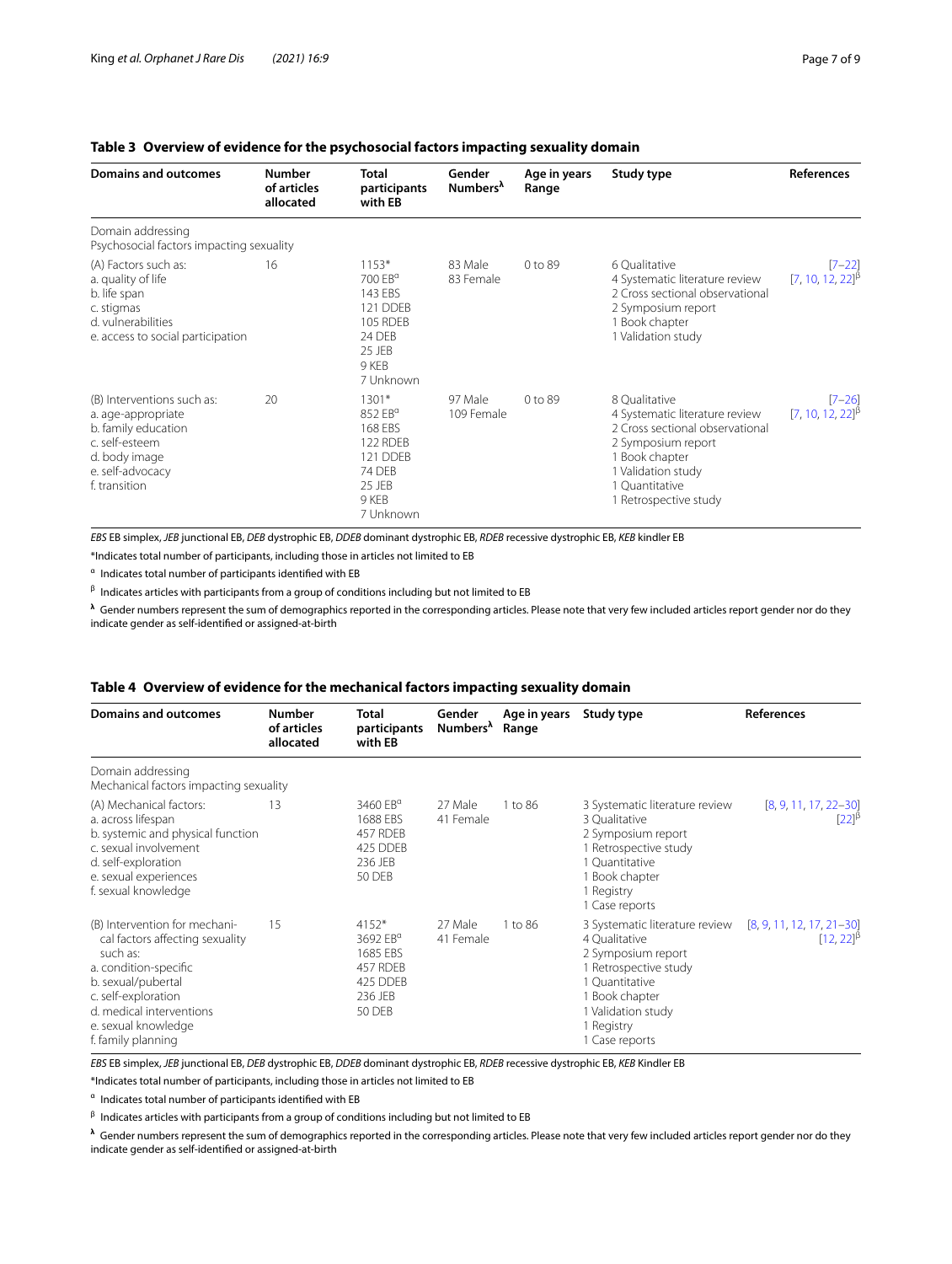## **Supplementary Information**

The online version contains supplementary material available at [https://doi.](https://doi.org/10.1186/s13023-020-01640-0) [org/10.1186/s13023-020-01640-0](https://doi.org/10.1186/s13023-020-01640-0).

<span id="page-7-4"></span><span id="page-7-3"></span>**Additional fle 1.** Clinical Resources for the Support of Sexuality.

<span id="page-7-5"></span>**Additional fle 2.** DI Clinical Practice Guideline Development Standard. **Additional fle 3.** Panel member's afliations and roles, Review panel

**Additional fle 4.** Limited results data from the scoping surveys completed by people living with EB.

#### **Abbreviations**

<span id="page-7-7"></span>affiliations

AGREE II: Appraisal of Guidelines for Research and Evaluation; CPG: Clinical Practice Guideline/s; DI: DEBRA International; EB: Epidermolysis bullosa; GRADE: Grading of Recommendations, Assessment, Development, and Evaluation; PPI: Patient population involvement; WHO: World Health Organization.

#### **Acknowledgements**

The authors would like to thank the following individuals and organizations for providing support and input into these guidelines. All authors volunteered their time in the formation and completion of this project with the exception of co-lead HH who received a small stipend to support his time away from other work. DEBRA INTERNATIONAL; DEBRA Norge; Kattya Mayre-Chilton, Ph.D. RD, Clinical Practice Guideline Coordinator, DEBRA International; Review panel; Patients with epidermolysis bullosa and their caregivers. In memoriam, the panel extends tremendous gratitude to Julio Tanabe, who passed away during the CPG development process as a result of EB-related complications. He remains listed as an author and panel member with permission from his mother.

#### **Authors' contributions**

AK and HH provided direction and procedural support for the panel throughout the two-year development process, as well as played active roles in article searches and appraisals. AK served as a primary methodologist and clinical lead. AK, MP, FP, and KT attended both major two-day meetings in the development process, virtually or physically. HH, NG, IS, MW, MLi, MLa, and JT attended one of the two major meetings, virtually or physically. All members engaged in decision making and critical conversations throughout the process through virtual communication. In addition, AK, MP, FP, KT, KB, and DP, completed article appraisals (see Additional fle [3\)](#page-7-5).

#### **Funding**

We thank DEBRA Norge for funding the development of these guidelines. Progress and budgetary updates were provided throughout project completion, but the views or interests of the funding body have not infuenced the fnal recommendations for clinical practice.

## **Availability of data and materials**

Not applicable

**Ethics approval and consent to participate** Not applicable.

#### **Consent for publication**

Not applicable.

#### **Competing interests**

All CPG panel members and reviewers completed written confict of interest declarations. With one exception (DP), this panel of researchers claims no fnancial conficts of interest. DP declared employment with Starship Children's Hospital, New Zealand, as well as self-employment as a dermatologist serving on a subcommittee advising Pharmac (pharmaceutical advisory board for New Zealand government) receiving honoraria from Galderma and Johnson and Johnson. All reviewers declared no potential conficts of interest with respect to the publication of this guideline. Recommendations in these guidelines do not constitute a single approach or standard of medical care. Variations to the recommendations provided may be indicated on an individual,

organizational, or other basis. Considerable efforts have been made by this panel to ensure content is accurate and up-to-date. Users of these guidelines are strongly recommended to confrm the accuracy, validity, and relevance of all information provided. The authors, DEBRA Norge, or DEBRA International accept no responsibility for any inaccuracies, information perceived as misleading, or the success of any treatment regimen detailed in the guidelines.

#### **Author details**

<sup>1</sup> Department of Rehabilitation, Phoenix Children's Hospital, 1919 East Thomas Rd, Phoenix, AZ 85016, USA. <sup>2</sup> DEBRA New Zealand, 123 Daniell Street, Newtown, Wellington 6021, New Zealand. 3 DEBRA Chile, Francisco de Villagra 392, 7760099 Ñuñoa, Santiago, Chile. 4 Royal Adelaide Hospital, Port Road, Adelaide, SA 5000, Australia.<sup>5</sup> Starship Children's Hospital, Park Road, Grafton, Auckland 1023, New Zealand. 6 DEBRA Spain, Asociación DEBRA-Piel de Mariopsa, C/ Jacinto Benavente No 12, 29601 Marbella, Málaga, Spain. 7 DEBRA Norge, Oslo, Norway. <sup>8</sup> DEBRA Sweden, Stockholm, Sweden. <sup>9</sup> DEBRA UK, The Capitol Building, Oldbury, Bracknell, Berkshire RG12 8FZ, UK. 10 Children's Hospital of Los Angeles, 4650 Sunset Boulevard, Los Angeles, CA 90027, USA. 11 University Hospitals Birmingham NHS Foundation Trust, Mindelsohn Way, Edgbaston, Birmingham B15 2GW, UK. 12 Douglas, AZ, USA.

#### Received: 7 July 2020 Accepted: 9 December 2020 Published online: 06 January 2021

#### **References**

- <span id="page-7-0"></span>1. Has C, Bauer JW, Bodemer C, Bolling M, Bruckner-Tuderman L, Diem A, et al. Consensus re-classifcation of inherited epidermolysis bullosa and other disorders with skin fragility. Br J Dermatol. 2020;183(4):614–27.
- <span id="page-7-1"></span>2. Chan JM, Weisman A, King A, Maksomski S, Shotwell C, Bailie C, et al. Occupational therapy for epidermolysis bullosa: clinical practice guidelines. Orphanet J Rare Dis. 2019;14(1):129.
- <span id="page-7-2"></span>3. World Health Organization: defning sexual health. <https://www.who.int>. 2006a, updated 2010. Accessed 4 May 2020.
- <span id="page-7-6"></span>4. Linton KL, Rueda HA, et al. Disability, intimacy, and sexual health: a social work perspective. Washington: NASW Press; 2017.
- <span id="page-7-8"></span>5. The grading of recommendations assessment, development and evaluation (GRADE). The GRADE Working Group; 2004 [updated 2020; cited July 2020].<http://www.gradeworkinggroup.org/>. Accessed 1 Sept 2019.
- <span id="page-7-9"></span>6. The AGREE Next Steps Consortium. Appraisal of guidelines for research & evaluation instrument (AGREE-II). The AGREE Research Trust; 2009 [updated 2017; cited July 2020]. [https://www.agreetrust.org/wp-content/](https://www.agreetrust.org/wp-content/uploads/2017/12/AGREE-II-Users-Manual-and-23-item-Instrument-2009-Update-2017.pdf) [uploads/2017/12/AGREE-II-Users-Manual-and-23-item-Instrument-2009-](https://www.agreetrust.org/wp-content/uploads/2017/12/AGREE-II-Users-Manual-and-23-item-Instrument-2009-Update-2017.pdf) [Update-2017.pdf](https://www.agreetrust.org/wp-content/uploads/2017/12/AGREE-II-Users-Manual-and-23-item-Instrument-2009-Update-2017.pdf). Accessed 15 May 2020.
- <span id="page-7-10"></span>7. von der Lippe C, Diesen PS, Feragen KB. Living with a rare disorder: a systematic review of the qualitative literature. Mol Genet Genomic Med. 2017;5(6):758–73.
- <span id="page-7-17"></span>8. Lucky AW, Pfendner E, Pillay E, Paskel J, Weiner M, Palisson F. Psychosocial aspects of epidermolysis bullosa: proceedings of the II nd international symposium on Epidermolysis Bullosa, Santiago, Chile, 2005. Int J Dermatol. 2007;46(8):809–14.
- <span id="page-7-18"></span>9. Lucky AW, Palisson F. Overview of the proceedings of the iind international symposium on Epidermolysis Bullosa, Santiago, Chile, 2005. Int J Dermatol. 2007;46:779–80.
- <span id="page-7-15"></span>10. Magin P. Appearance-related bullying and skin disorders. Clin Dermatol. 2013;31(1):66–71.
- <span id="page-7-12"></span>11. Martinez AE, Allgrove J, Brain C. Growth and pubertal delay in patients with epidermolysis bullosa. Dermatol Clin. 2010;28(2):357–9, xii.
- <span id="page-7-13"></span>12. Stangier U, Ehlers A, Gieler U. Measuring adjustment to chronic skin disorders: validation of a self-report measure. Psychol Assess. 2003;15(4):532–49.
- <span id="page-7-11"></span>13. Williams EF, Gannon K, Soon K. The experiences of young people with Epidermolysis Bullosa Simplex: a qualitative study. J Health Psychol. 2011;16(5):701–10.
- <span id="page-7-14"></span>14. Adni T, Martin K, Mudge E. The psychosocial impact of chronic wounds on patients with severe epidermolysis bullosa. J Wound Care. 2012;21(11):528, 30–6, 38.
- <span id="page-7-16"></span>15. Dures E, Morris M, Gleeson K, Rumsey N. The psychosocial impact of epidermolysis bullosa. Qual Health Res. 2011;21(6):771–82.